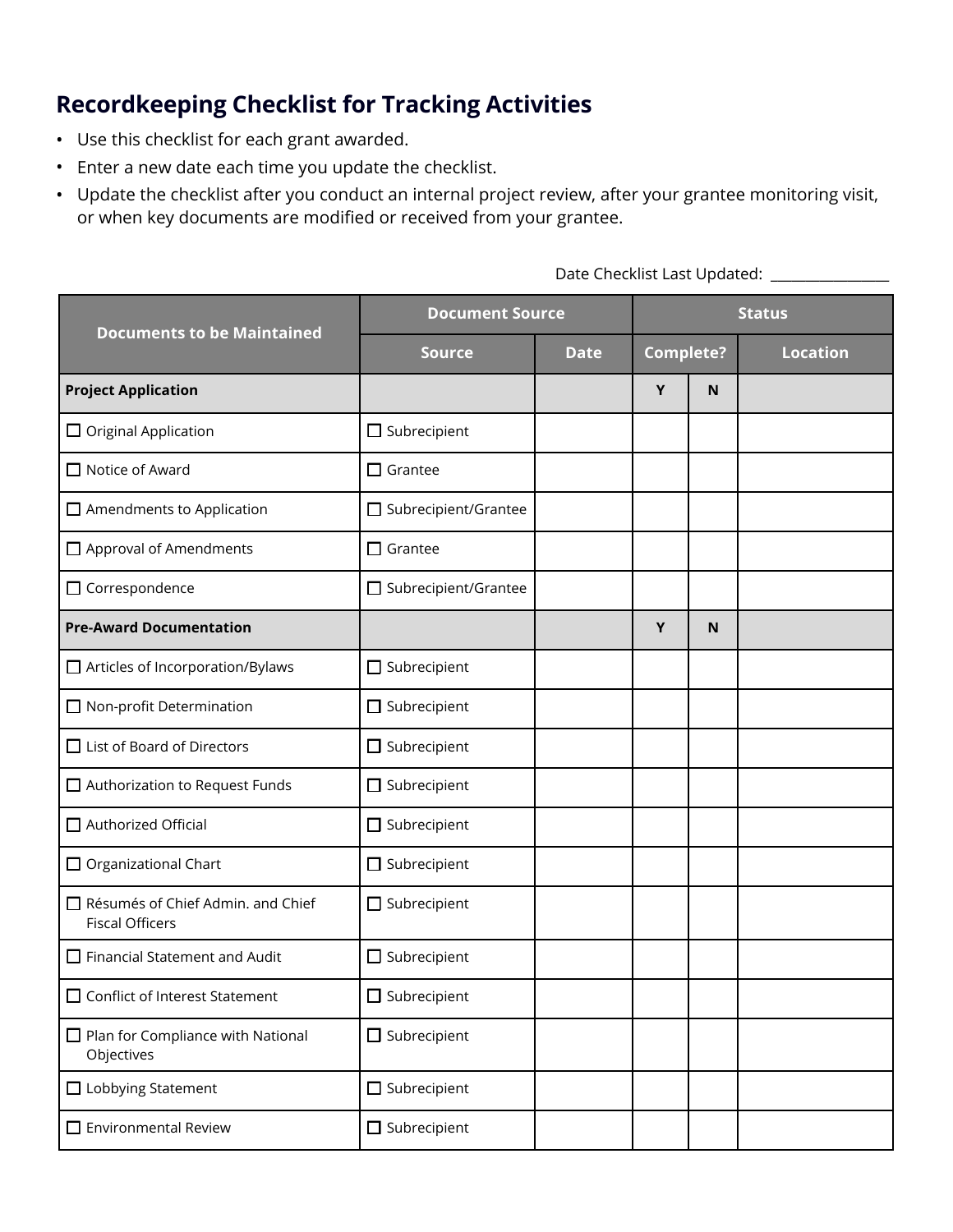| <b>Documents to be Maintained</b>                                                                                                   | <b>Document Source</b>      |             | <b>Status</b>    |   |                 |
|-------------------------------------------------------------------------------------------------------------------------------------|-----------------------------|-------------|------------------|---|-----------------|
|                                                                                                                                     | <b>Source</b>               | <b>Date</b> | <b>Complete?</b> |   | <b>Location</b> |
| <b>Subrecipient Agreement</b>                                                                                                       |                             |             | Υ                | N |                 |
| □ Subgrant/Subaward Amount                                                                                                          | $\Box$ Grantee              |             |                  |   |                 |
| □ Date of Subgrant/Subaward                                                                                                         | $\Box$ Grantee              |             |                  |   |                 |
| $\Box$ Statement of Work                                                                                                            | $\Box$ Subrecipient         |             |                  |   |                 |
| $\Box$ Budget by Task/Activity                                                                                                      | $\Box$ Subrecipient         |             |                  |   |                 |
| □ Schedule by Task/Activity                                                                                                         | $\Box$ Subrecipient         |             |                  |   |                 |
| $\Box$ Standard Provisions Included?                                                                                                | $\Box$ Grantee              |             |                  |   |                 |
| $\Box$ Amendments (Dates)                                                                                                           | $\Box$ Grantee              |             |                  |   |                 |
| <b>Financial Records</b>                                                                                                            |                             |             | Y                | N |                 |
| $\Box$ Current Approved Budget                                                                                                      | $\Box$ Subrecipient/Grantee |             |                  |   |                 |
| □ Authorization Letter/Signatures                                                                                                   | $\Box$ Subrecipient         |             |                  |   |                 |
| $\Box$ Financial Management Systems<br>(accounting books, software, reporting<br>systems)                                           | $\Box$ Subrecipient         |             |                  |   |                 |
| $\Box$ Chart of Accounts                                                                                                            | $\Box$ Subrecipient         |             |                  |   |                 |
| $\Box$ List of Source Documents to be<br>maintained                                                                                 | $\Box$ Subrecipient         |             |                  |   |                 |
| $\Box$ Financial Status Report (total budget,<br>amount expended, unliquidated<br>obligations, obligations, unobligated<br>balance) | $\Box$ Subrecipient         |             |                  |   |                 |
| $\Box$ Drawdown Request Forms                                                                                                       | $\Box$ Subrecipient         |             |                  |   |                 |
| $\Box$ Drawdown Request Reports                                                                                                     | $\Box$ Subrecipient         |             |                  |   |                 |
| □ Executed Contracts/Bid Documents                                                                                                  | $\Box$ Subrecipient         |             |                  |   |                 |
| $\Box$ Board Minutes for Approval of Contracts<br>or Bids                                                                           | $\Box$ Subrecipient         |             |                  |   |                 |
| □ Copy of Most Recent Audit Report                                                                                                  | $\Box$ Subrecipient         |             |                  |   |                 |
| $\Box$ Certification of Insurance<br>Coverage/Bonding                                                                               | $\Box$ Subrecipient         |             |                  |   |                 |
| $\Box$ CDBG Payroll Records                                                                                                         | $\Box$ Subrecipient         |             |                  |   |                 |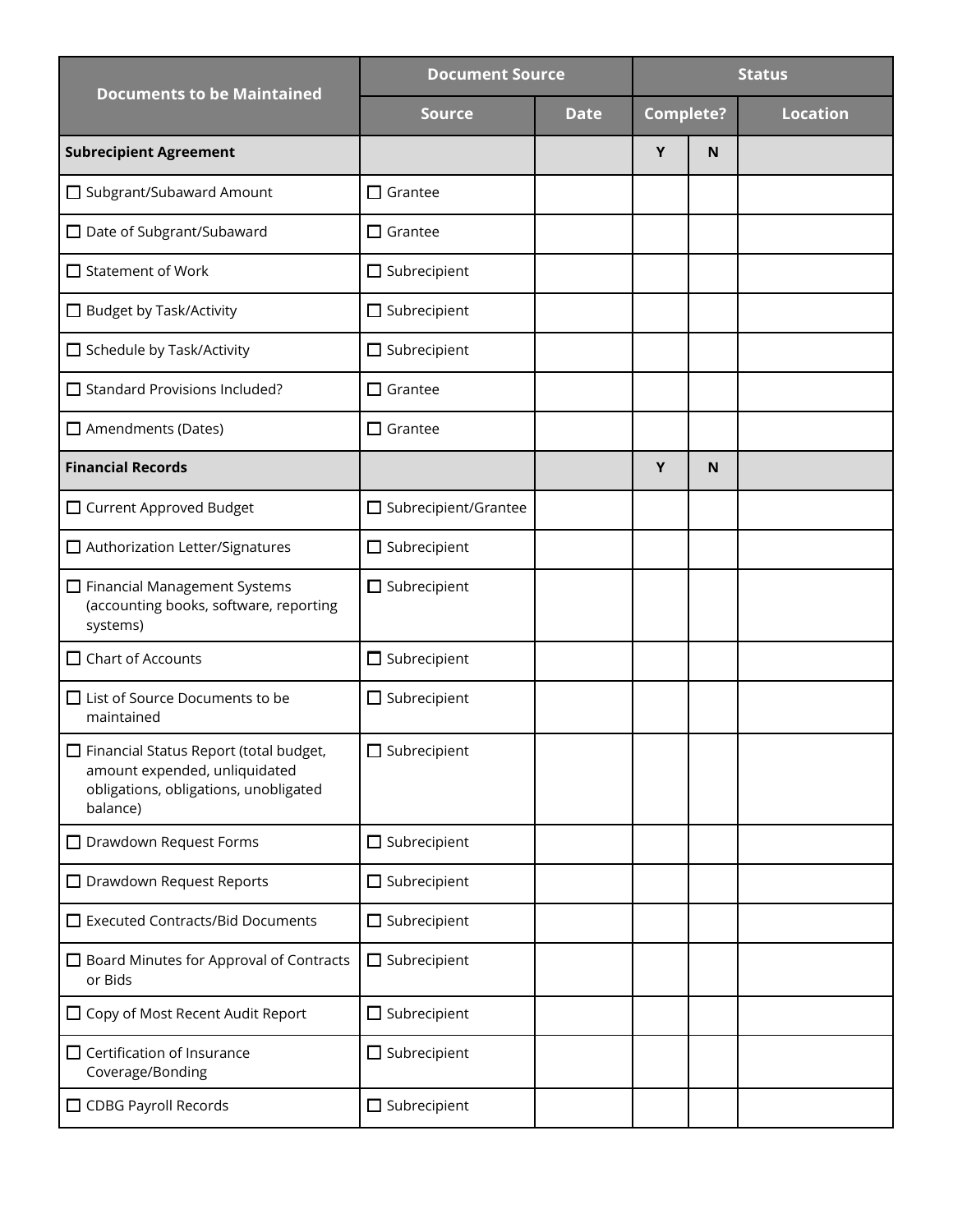| <b>Documents to be Maintained</b>                                               | <b>Document Source</b>      |             | <b>Status</b>    |   |                 |
|---------------------------------------------------------------------------------|-----------------------------|-------------|------------------|---|-----------------|
|                                                                                 | <b>Source</b>               | <b>Date</b> | <b>Complete?</b> |   | <b>Location</b> |
| $\Box$ Certified Construction Payroll Records<br>(Davis-Bacon applicable)       | $\Box$ Subrecipient         |             |                  |   |                 |
| Approved Cost Allocation Plan                                                   | □ Subrecipient/Grantee      |             |                  |   |                 |
| $\Box$ Relevant Financial Correspondence                                        | $\Box$ Subrecipient/Grantee |             |                  |   |                 |
| <b>Project Monitoring and Control</b>                                           |                             |             | Y                | N |                 |
| $\Box$ Completed Monitoring Reports                                             | $\Box$ Grantee              |             |                  |   |                 |
| $\Box$ National Objectives Documentation                                        | $\Box$ Subrecipient         |             |                  |   |                 |
| $\Box$ Eligible Activities Documentation                                        | $\Box$ Subrecipient         |             |                  |   |                 |
| □ Activity Status Report (scope, cost,<br>schedule/actual vs. agreement)        | $\Box$ Subrecipient         |             |                  |   |                 |
| $\Box$ Drawdown Requests/Reports                                                | $\Box$ Subrecipient         |             |                  |   |                 |
| $\Box$ Subrecipient Staffing                                                    | $\Box$ Subrecipient         |             |                  |   |                 |
| $\Box$ Meeting Minutes                                                          | $\Box$ Subrecipient         |             |                  |   |                 |
| □ Telephone Log/Notes                                                           | $\Box$ Subrecipient         |             |                  |   |                 |
| $\Box$ Correspondence                                                           | $\Box$ Subrecipient         |             |                  |   |                 |
| <b>Regulatory Compliance Files</b>                                              |                             |             | Y                | N |                 |
| $\Box$ HUD Monitoring Results                                                   | $\Box$ HUD/Grantee          |             |                  |   |                 |
| $\Box$ Real Property Inventory, Management,<br>and Change of Use                | $\Box$ Subrecipient         |             |                  |   |                 |
| $\Box$ Anti-Discrimination, Fair Housing, EEO,<br><b>ADA/504 Certifications</b> | $\Box$ Subrecipient         |             |                  |   |                 |
| $\Box$ Procurement, Bonding, Insurance                                          | $\Box$ Subrecipient         |             |                  |   |                 |
| $\Box$ Labor Standards                                                          | $\Box$ Subrecipient         |             |                  |   |                 |
| $\Box$ Acquisition, Displacement, Relocation,<br><b>Replacement Housing</b>     | $\Box$ Subrecipient         |             |                  |   |                 |
| $\Box$ Environmental Review (Part 50)                                           | $\Box$ Grantee              |             |                  |   |                 |
| $\Box$ Loan Status Reports (Economic<br>Development, Rehabilitation)            | $\Box$ Subrecipient/Grantee |             |                  |   |                 |
| $\Box$ Administrative Activities                                                | $\Box$ Subrecipient         |             |                  |   |                 |
| $\Box$ Flood Insurance Purchase                                                 | $\Box$ Subrecipient         |             |                  |   |                 |